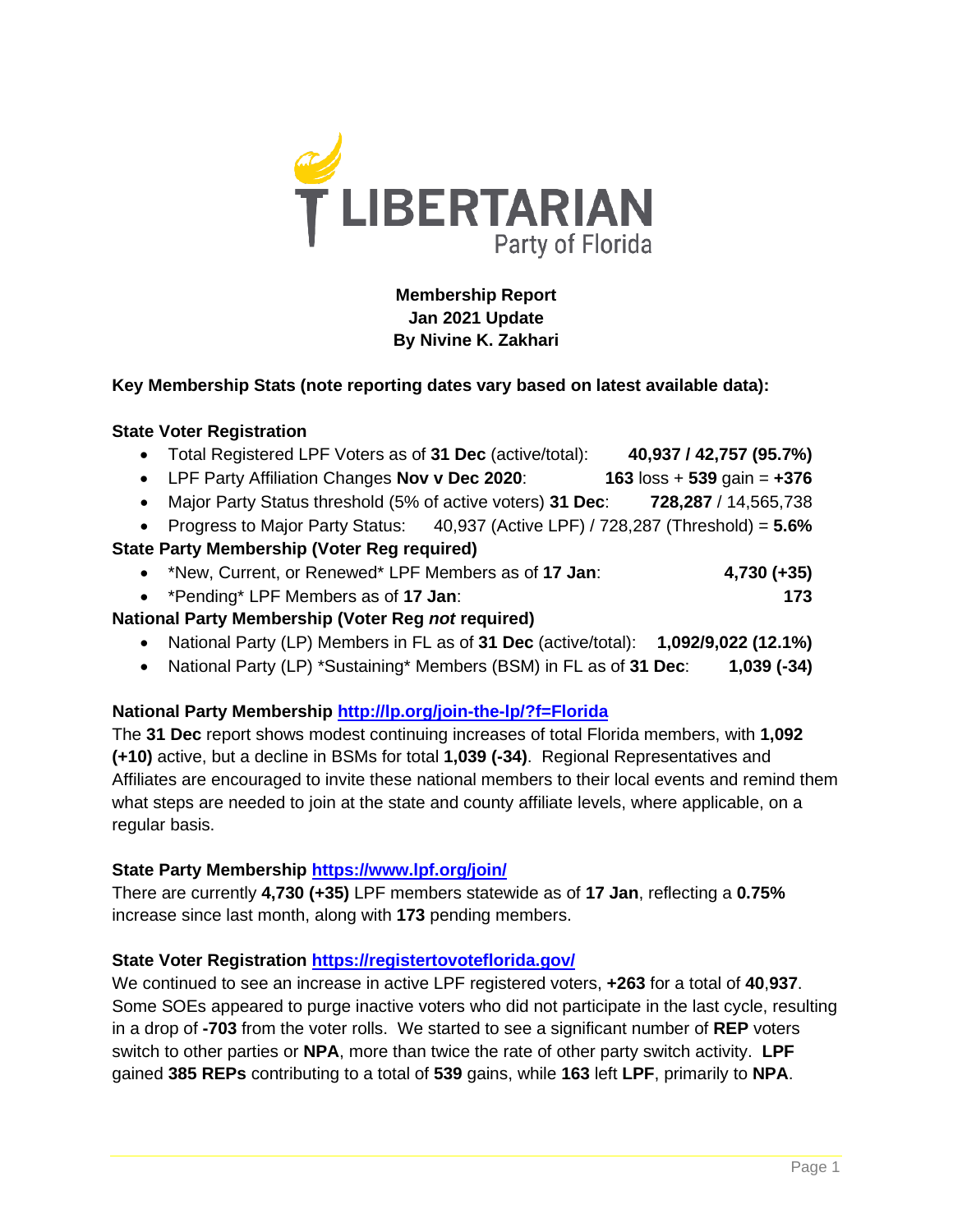

|               | Status <b>v</b> |            |                  |       |                              |       |
|---------------|-----------------|------------|------------------|-------|------------------------------|-------|
|               | <b>ACT</b>      |            | <b>INA</b>       |       | <b>Total Count Total MoN</b> |       |
| Month -       | Count           | <b>MoM</b> | <b>Count MoM</b> |       |                              |       |
| <b>Nov-18</b> | 33,440          |            | 2,332            |       | 35,772                       |       |
| $Dec-18$      | 33,540          | 100        | 2,092            | (240) | 35,632                       | (140) |
| $Jan-19$      | 33,638          | 98         | 2,080            | (12)  | 35,718                       | 86    |
| $Feb-19$      | 33,633          | (5)        | 2,169            | 89    | 35,802                       | 84    |
| $Mar-19$      | 33,784          | 151        | 2,128            | (41)  | 35,912                       | 110   |
| Apr-19        | 33,862          | 78         | 2,139            | 11    | 36,001                       | 89    |
| May-19        | 33,960          | 98         | 2,187            | 48    | 36,147                       | 146   |
| <b>Jun-19</b> | 33,914          | (46)       | 2,378            | 191   | 36,292                       | 145   |
| Jul-19        | 34,021          | 107        | 2,422            | 44    | 36,443                       | 151   |
| Aug-19        | 34,158          | 137        | 2,487            | 65    | 36,645                       | 202   |
| $Oct-19$      | 34.313          | 155        | 2,596            | 109   | 36,909                       | 264   |
| <b>Nov-19</b> | 34,194          | (119)      | 2,788            | 192   | 36,982                       | 73    |
| Dec-19        | 34,195          | 1          | 2,876            | 88    | 37,071                       | 89    |
| $Jan-20$      | 34,103          | (92)       | 2,835            | (41)  | 36,938                       | (133) |
| Feb-20        | 33,832          | (271)      | 2,803            | (32)  | 36,635                       | (303) |
| Mar-20        | 33,711          | (121)      | 2,910            | 107   | 36,621                       | (14)  |
| Apr-20        | 33,730          | 19         | 3.087            | 177   | 36,817                       | 196   |
| $May-20$      | 33,899          | 169        | 3,196            | 109   | 37,095                       | 278   |
| <b>Jun-20</b> | 34,726          | 827        | 3,175            | (21)  | 37,901                       | 806   |
| <b>Jul-20</b> | 35,529          | 803        | 3,108            | (67)  | 38,637                       | 736   |
| <b>Aug-20</b> | 36,846          | 1,317      | 2,996            | (112) | 39,842                       | 1,205 |
| $Sep-20$      | 39,013          | 2,167      | 2,852            | (144) | 41,865                       | 2,023 |
| $Oct-20$      | 40,077          | 1,064      | 2,792            | (60)  | 42,869                       | 1,004 |
| <b>Nov-20</b> | 40,674          | 597        | 2,523            | (269) | 43,197                       | 328   |
| <b>Dec-20</b> | 40,937          | 263        | 1,820            | (703) | 42,757                       | (440) |
| $Jan-21$      | 41,351          | 414        | 1,981            | 161   | 43,332                       | 575   |



NOTE: Sep/19 data issues prevented inclusion. Oct/20 cutoff for Nov General Election.

| Month Status Party |            | # Voters   | % Voters | Month Status Party |            | # Voters   | % Voters | # MoM          | % MoM    |
|--------------------|------------|------------|----------|--------------------|------------|------------|----------|----------------|----------|
| Nov-20 ACT         | <b>DEM</b> | 5,340,107  | 36.56%   | Dec-20 ACT         | <b>DEM</b> | 5,314,140  | 36.50%   | (25, 967)      | $-0.06%$ |
| Nov-20 ACT         | <b>REP</b> | 5,233,105  | 35.82%   | Dec-20 ACT         | <b>REP</b> | 5,210,297  | 35.78%   | (22, 808)      | $-0.04%$ |
| Nov-20 ACT         | <b>NPA</b> | 3,806,940  | 26.06%   | Dec-20 ACT         | <b>NPA</b> | 3,802,712  | 26.12%   | (4,228)        | 0.06%    |
| Nov-20 ACT         | <b>IND</b> | 172,875    | 1.18%    | Dec-20 ACT         | <b>IND</b> | 178,331    | 1.22%    | 5,456          | 0.04%    |
| Nov-20 ACT         | LPF        | 40,674     | 0.28%    | Dec-20 ACT         | LPF        | 40,937     | 0.28%    | 263            | 0.00%    |
| Nov-20 ACT         | <b>GRE</b> | 7,545      | 0.05%    | Dec-20 ACT         | <b>GRE</b> | 7.547      | 0.05%    | $\overline{2}$ | 0.00%    |
| Nov-20 ACT         | <b>CPF</b> | 2,607      | 0.02%    | Dec-20 ACT         | <b>CPF</b> | 2.744      | 0.02%    | 137            | $0.00\%$ |
| Nov-20 ACT         | <b>REF</b> | 1,492      | 0.01%    | Dec-20 ACT         | <b>REF</b> | 1,479      | 0.01%    | (13)           | 0.00%    |
| Nov-20 ACT         | <b>PSL</b> | 1,227      | 0.01%    | Dec-20 ACT         | <b>PSL</b> | 1,239      | 0.01%    | 12             | 0.00%    |
| Nov-20 ACT         | ECO        | 1.004      | 0.01%    | Dec-20 ACT         | <b>ECO</b> | 1.008      | 0.01%    | 4              | 0.00%    |
|                    |            | 14,607,576 |          |                    |            | 14,560,434 |          | (47, 142)      |          |

| Nov-20 INA        |  | <b>DEM</b> | 260,742 | 35.84% |  | Dec-20 INA | <b>DEM</b> | 190,544 | 36.30% | (70, 198)  | 0.45%    |
|-------------------|--|------------|---------|--------|--|------------|------------|---------|--------|------------|----------|
| Nov-20 INA        |  | <b>NPA</b> | 258,937 | 35.59% |  | Dec-20 INA | <b>NPA</b> | 183,399 | 34.94% | (75, 538)  | $-0.66%$ |
| Nov-20 INA        |  | <b>REP</b> | 202,099 | 27.78% |  | Dec-20 INA | <b>REP</b> | 145,910 | 27.79% | (56, 189)  | 0.01%    |
| Nov-20 INA        |  | <b>IND</b> | 2,194   | 0.30%  |  | Dec-20 INA | <b>IND</b> | 2,615   | 0.50%  | 421        | 0.20%    |
| Nov-20 INA        |  | <b>LPF</b> | 2,523   | 0.35%  |  | Dec-20 INA | <b>LPF</b> | 1,820   | 0.35%  | (703       | 0.00%    |
| Nov-20 INA        |  | <b>GRE</b> | 645     | 0.09%  |  | Dec-20 INA | <b>GRE</b> | 414     | 0.08%  | (231)      | $-0.01%$ |
| Nov-20 INA        |  | <b>CPF</b> | 130     | 0.02%  |  | Dec-20 INA | <b>CPF</b> | 109     | 0.02%  | (21)       | 0.00%    |
| Nov-20 INA        |  | <b>REF</b> | 101     | 0.01%  |  | Dec-20 INA | <b>REF</b> | 69      | 0.01%  | (32)       | 0.00%    |
| Nov-20 INA        |  | <b>PSL</b> | 45      | 0.01%  |  | Dec-20 INA | <b>PSL</b> | 47      | 0.01%  |            | 0.00%    |
| <b>Nov-20 INA</b> |  | ECO        | 50      | 0.01%  |  | Dec-20 INA | <b>ECO</b> | 41      | 0.01%  | (9)        | 0.00%    |
| 727,466           |  |            |         |        |  |            |            | 524,968 |        | (202, 498) |          |